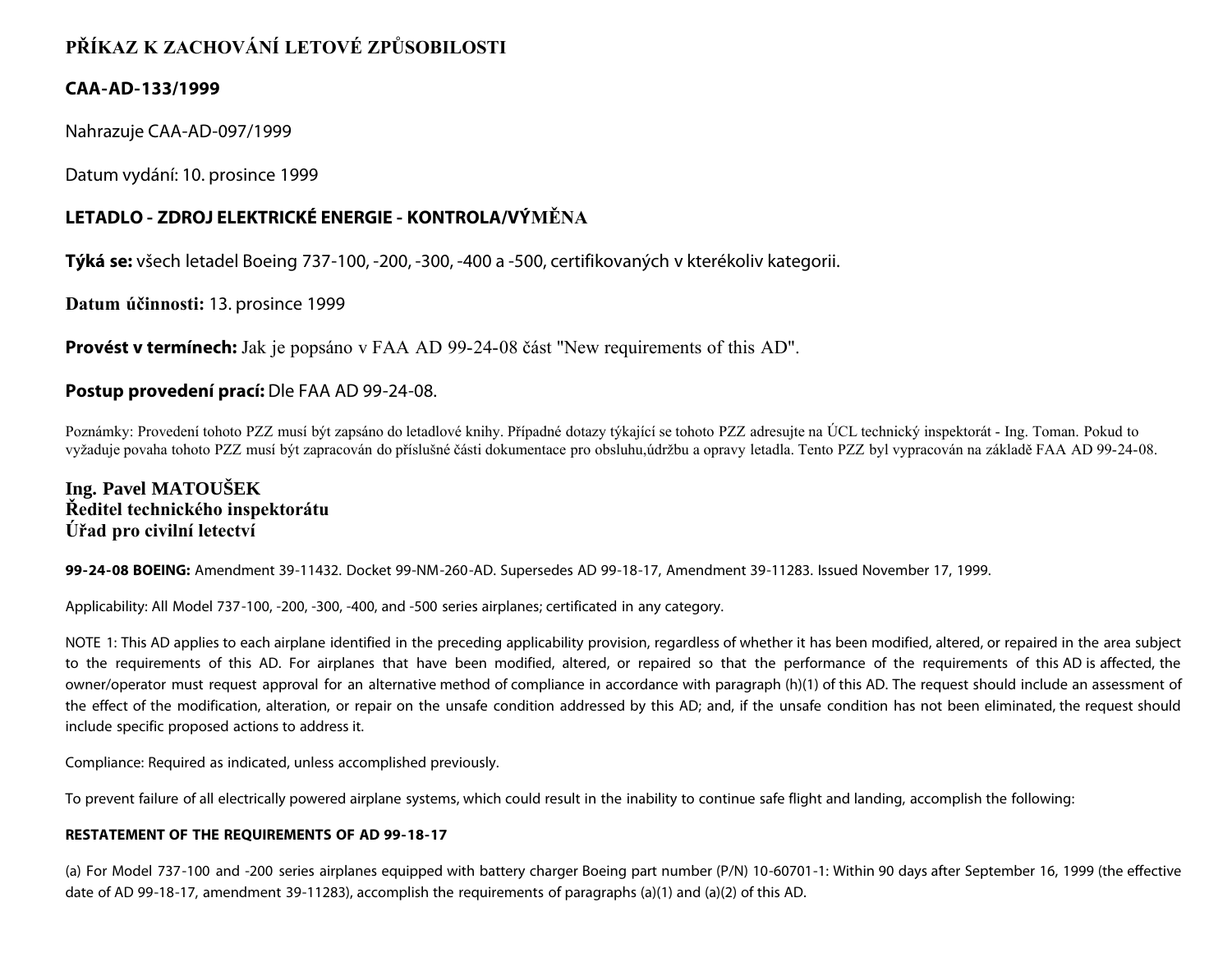(1) Replace the airplane battery charger with a new or serviceable airplane battery charger, Boeing P/N 10-60701-3, in accordance with Chapter 20-10-111 of the Boeing 737 Airplane Maintenance Manual (AMM); and

(2) Replace the airplane battery with a new or reconditioned airplane battery in accordance with Chapter 24-31-11 of the Boeing 737 AMM. Thereafter, replace the airplane battery with a new or reconditioned airplane battery at intervals not to exceed 750 flight hours, until the accomplishment of paragraph (f) of this AD.

(b) For Model 737-300, -400, and -500 series airplanes: Within 90 days after September 16, 1999, replace the airplane battery with a new or reconditioned airplane battery in accordance with Chapter 24-31-11 of the Boeing 737 AMM. Thereafter, replace the airplane battery with a new or reconditioned airplane battery at intervals not to exceed 750 flight hours.

(c) For all airplanes: Within 90 days after September 16, 1999, perform a test to determine the condition of diode CR910 of the Generator Control Units (GCU), in accordance with Boeing Telex Message M-7200-99-01528, dated March 5, 1999.

(1) If all diodes pass the test, repeat the diode test thereafter at intervals not to exceed 600 flight hours, until the accomplishment of paragraph (g) of this AD.

(2) If any diode fails the test: Prior to further flight, replace the GCU with a new or serviceable GCU, and the airplane battery with a new or reconditioned airplane battery, and repeat the diode test for the replaced GCU in accordance with the telex message until successful completion of the test is achieved. Repeat the diode test thereafter, at intervals not to exceed 600 flight hours, until the accomplishment of paragraph (g) of this AD.

(d) As of September 16, 1999, no person shall install a battery charger having Boeing P/N 10-60701-1 on any Model 737 series airplane.

(e) Within 10 days after accomplishing the initial diode test required by paragraph (c) of this AD, submit a report of the test results (negative findings, i.e., test failures) to the Manager, Seattle Aircraft Certification Office (ACO), FAA, Transport Airplane Directorate, 1601 Lind Avenue, SW., Renton, Washington 98055-4056; fax (425) 227-1181. Information collection requirements contained in this regulation have been approved by the Office of Management and Budget (OMB) under the provisions of the Paperwork Reduction Act of 1980 (44 U.S.C. 3501 et seq.) and have been assigned OMB Control Number 2120-0056.

#### **NEW REQUIREMENTS OF THIS AD:**

(f) For Model 737-100 and -200 series airplanes equipped with battery charger Boeing P/N 10-60701-3: Within 90 days after the effective date of this AD, or within 750 flight hours after the last battery replacement accomplished in accordance with paragraph (a)(2) of this AD, whichever occurs later, replace the airplane battery with a new or reconditioned airplane battery in accordance with Chapter 24-31-11 of the Boeing 737 AMM. Thereafter, replace the airplane battery with a new or reconditioned airplane battery at intervals not to exceed 750 flight hours. Accomplishment of this replacement constitutes terminating action for the requirements of paragraph (a)(2) of this AD.

(g) For all airplanes: Within 90 days after the effective date of this AD, or within 90 days after accomplishment of the test required by paragraph (c) of this AD, whichever occurs later, determine the condition of diode CR910 of the GCU, in accordance with the "Alternative Test of Diode CR910," as specified in Boeing Telex Message M-7200-99- 01528, dated March 5, 1999. Accomplishment of this action constitutes terminating action for the requirements of paragraph (c) of this AD.

NOTE 2: Any tests performed prior to September 16, 1999, in accordance with Boeing Telex Message M-7200-99-01528, dated February 19, 1999, or dated March 4, 1999, are not considered acceptable for compliance with the applicable action specified by this AD.

(1) If all diodes pass the test, repeat the diode test thereafter at intervals not to exceed 600 flight hours.

(2) If any diode fails the test: Prior to further flight, replace the GCU with a new or serviceable GCU, and the airplane battery with a new or reconditioned airplane battery, and repeat the "Alternative Test of Diode CR910" for the replaced GCU in accordance with the telex message until successful completion of the test is achieved. Repeat the diode test thereafter, at intervals not to exceed 600 flight hours.